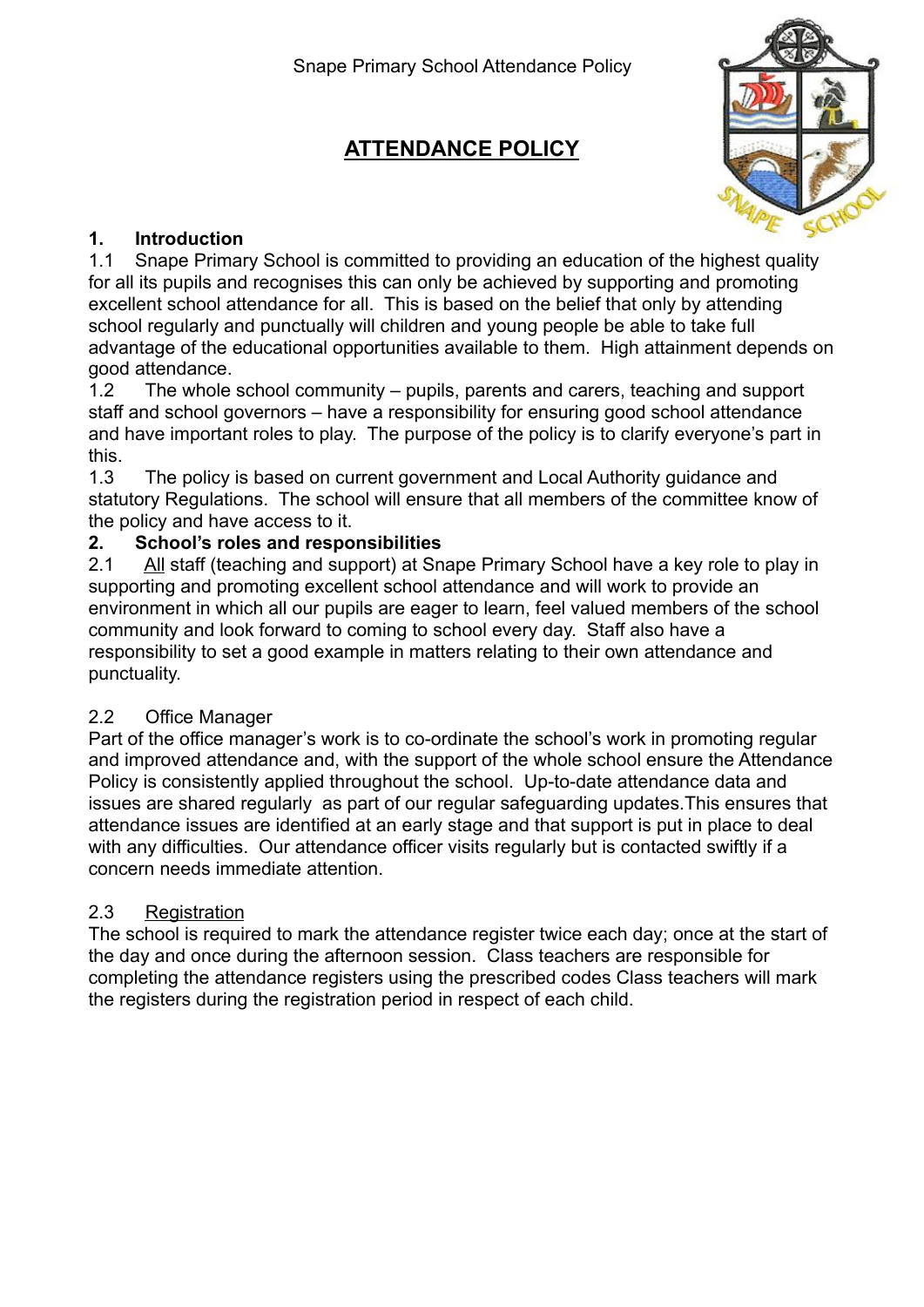### Snape Primary School Attendance Policy

### **REGISTER CODES**

| CODE     | <b>DESCRIPTION</b>                                                                      | <b>MEANING</b>                      |
|----------|-----------------------------------------------------------------------------------------|-------------------------------------|
|          |                                                                                         |                                     |
| $\prime$ | Present (AM)                                                                            | Present                             |
| V        | Present (PM)                                                                            | Present                             |
| в        | Educated off site (NOT Dual registration)                                               | <b>Approved Education Activity</b>  |
| C        | Other Authorised Circumstances (not covered by<br>another appropriate code/description) | Authorised absence                  |
| D        | Dual registration (i.e. pupil attending other<br>establishment)                         | <b>Approved Education Activity</b>  |
| Е        | Excluded (no alternative provision made)                                                | Authorised absence                  |
| F        | Extended family holiday (agreed)                                                        | Authorised absence                  |
| G        | Family holiday (NOT agreed or days in excess of<br>agreement)                           | Unauthorised absence                |
| н        | Family holiday (agreed)                                                                 | Authorised absence                  |
| L        | Illness (NOT medical or dental etc. appointments)                                       | Authorised absence                  |
| J        | Interview                                                                               | <b>Approved Education Activity</b>  |
| L        | Late (before registers closed)                                                          | Present                             |
| м        | Medical/Dental appointments                                                             | Authorised absence                  |
| N        | No reason yet provided for absence                                                      | Unauthorised absence                |
| O        | Unauthorised absence (not covered by any other<br>code/description)                     | Unauthorised absence                |
| P        | Approved sporting activity                                                              | <b>Approved Education Activity</b>  |
| R        | Religious observance                                                                    | Authorised absence                  |
| S        | Study leave                                                                             | Authorised absence                  |
| Τ        | Traveller absence                                                                       | Authorised absence                  |
| U        | Late (after registers closed)                                                           | Unauthorised absence                |
| v        | Educational visit or trip                                                               | <b>Approved Education Activity</b>  |
| W        | Work experience                                                                         | <b>Approved Education Activity</b>  |
| X        | Non-compulsory school age absence                                                       | Not counted in possible attendances |
| Υ        | Enforced closure                                                                        | Not counted in possible attendances |
| z        | Pupil not yet on roll                                                                   | Not counted in possible attendances |
| #        | School closed to pupils                                                                 | Not counted in possible attendances |

i) The register will be called promptly at the following times:

#### **9.00 am for all pupils 1.05 pm for all pupils**

ii) The registers will close at the following times

**9.10 am** for all pupils **1.15 pm** for all pupils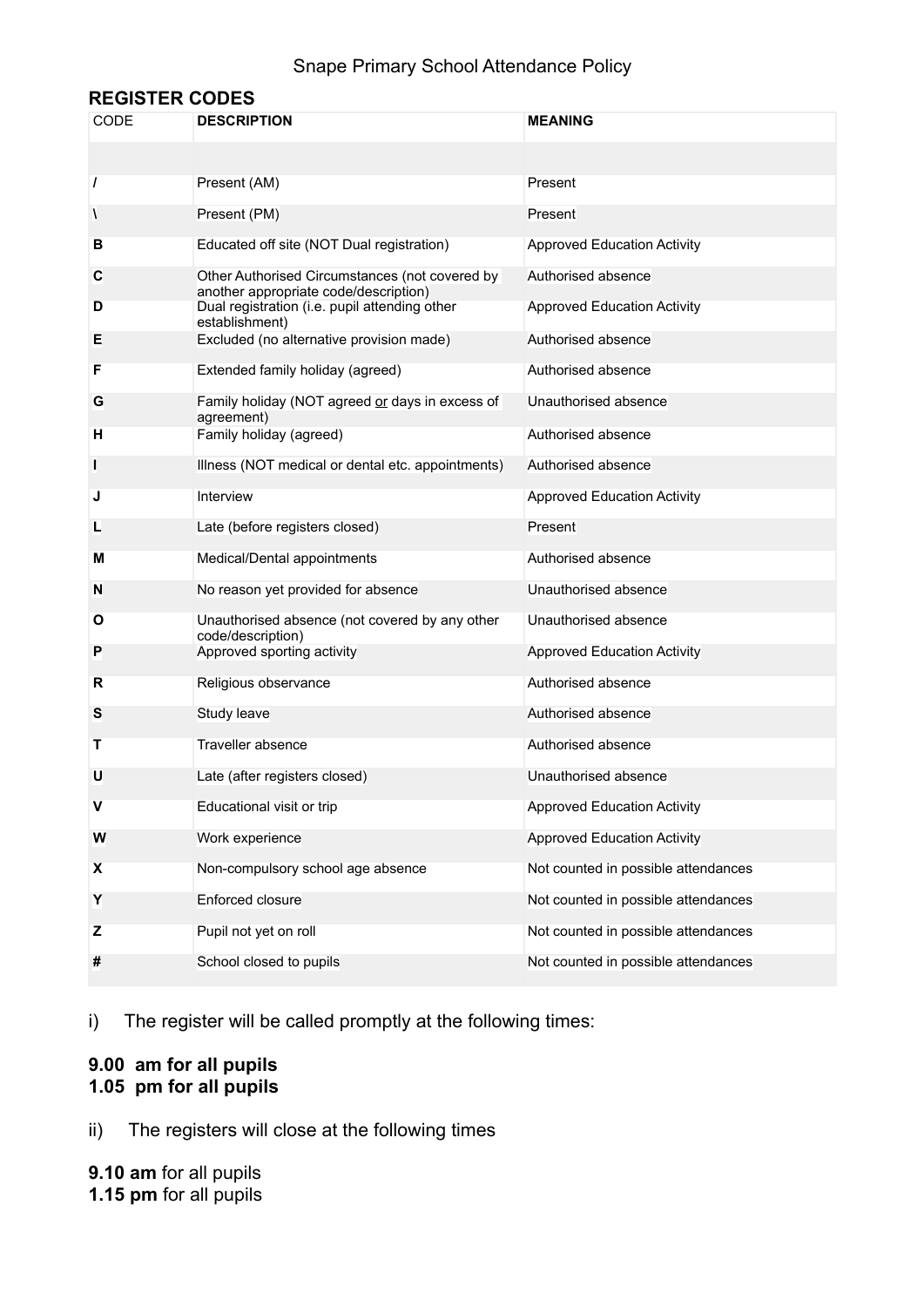iii) Any pupil who arrives during the registration 'window' will be marked in the register as an L. This is counted as a present mark and will not affect the overall attendance levels, however will be dealt with under the school's policy on punctuality and lateness (see para 4.4 on page 6).

Any pupil who arrives **after** the closing of the register will be coded with a U and this is counted as an **absent**. This could result in the school making a referral to the local authority and further action taken.

# 2.4 Categorising absence

i) A mark will be made in respect of each child during registration. Any child who is not present at this time will be marked with an O. Where a reason for absence is given and accepted by the school at a later stage, an absence code will be added to the register. The decision about whether the absence should be authorised or unauthorised rests with the Attendance Leader and/or headteacher.

ii) Snape Primary School recognises the clear links between attendance and attainment, and attendance and safeguarding children. It recognises that inappropriate authorisation of absence can be as damaging to a child's education as authorised absence, will potentially send a message to parents that any reason for non-school attendance is acceptable and can render children extremely vulnerable to harm. If absence is frequent or continuous, and except where a child is clearly unwell, staff at Snape Primary School will therefore challenge parents about the need and reasons for their child's absence and will encourage them to keep absences to a minimum. A note or explanation from a pupil's home does not mean an absence becomes authorised. It is the school's decision to authorise.

iii) If no explanation about an absence is received by the school **within 2 school weeks**, the absence will remain unauthorised;

- iv) Absence will be considered to be authorised in the following circumstances:
- (a) where leave has been granted by the school in advance, for example
	- a pupil is to participate in an approved performance for which a licence has been granted by the Local Authority,
	- a pupil is involved in an **exceptional** special occasion in authorising such an absence the individual circumstances of the particular case and the pupil's / student's overall pattern of attendance will be considered,
		- in **exceptional** circumstance e.g for a leave of absence; or family bereavement) and **for a limited period.**
- (b) where the school is satisfied that the child is too ill to attend;

(c) where the pupil has a medical appointment and, in some cases, evidence has been seen by the school. (although parents should be encouraged to make these out of school hours wherever possible, and to return their child to school immediately afterwards – or send him / her to school beforehand;

(d) the absence occurs on a day exclusively set aside for religious observance by the religious body to which the pupil's parents belong;

v) Some examples of reasons for **not** authorising absence would be:

- no explanation has been given by the parent;
- the school is not satisfied with the explanation;
- the pupil is staying at home to mind the house;
- the pupil is shopping during school hours;
- the pupil is absent for **unexceptional** reasons, eg a birthday;
- the pupil is absent from school on a family holiday without prior permission;
- the pupil has been stopped during a truancy sweep and is unable (or the parent is unable) to give a satisfactory reason for the absence.

The decision whether or not to authorise an absence **will always rest with the school**.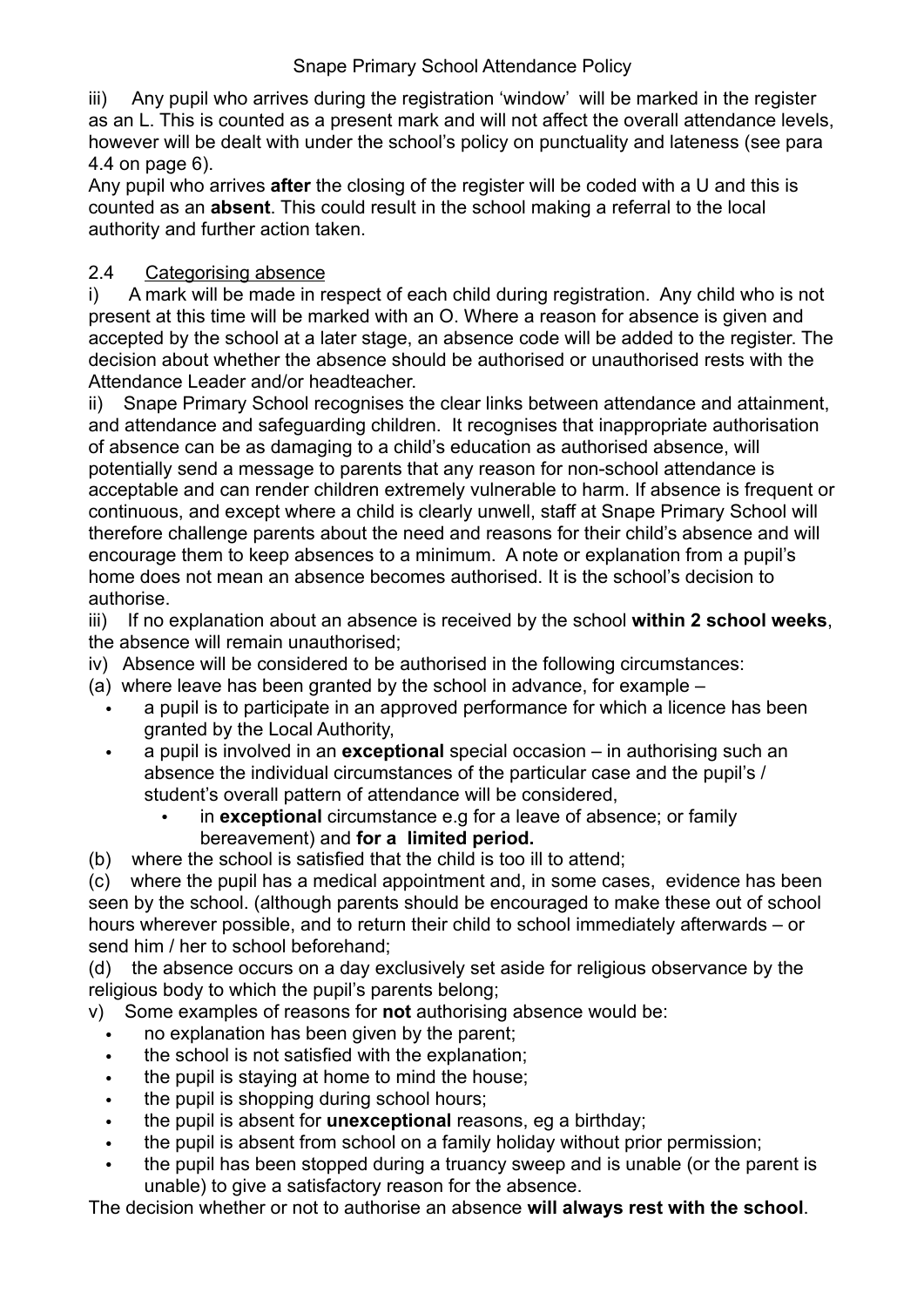## 2.5 Approved educational activity

Where a pupil is engaged in off-site approved educational activities, the school will check his/her attendance on a daily basis before entering the appropriate code in the register.

# 2.6 Staff Training

The School Attendance Leader will ensure that all staff responsible for taking registers, including any temporary or supply staff, receives sufficient training to enable them to perform the task accurately.

# **3. Collection and analysis of data**

3.1 The Office Manager will ensure that attendance data is complete, accurate, analysed and reported to the senior leadership team; parents and the governing body The report should include commentary on the school target. The data will inform the school's future practice to improve attendance and prevent disaffection.

3.2 Attendance is monitored by class.

3.3 Accurate attendance returns are made to the DfES within the stipulated time frame.

# **4. Systems and strategies for managing and improving attendance**

4.1 Attendance has a high profile at Snape Primary School. 100% termly attendance (and 100% attendance for the year) is celebrated in assembly with a special pencil and names go on the last day of term's newsletter.

We aim for 95%+ attendance at all times. Attendance is reported to the GB via the termly HT's report.

### 4.2 First-day calling

Snape Primary School has in place a system of first-day calling. This means that parents will be telephoned on each day of absences when contact has not already been made by the parent/carer to establish a reason for the absence. I**t is the expectation of all parents/carers to make contact with school daily to inform them if their child will be present in school.** This helps to identify at an early stage pupils who may start to have attendance issues and will also help to safeguard the pupils.

# 4.3 Meetings with parents

Any concerns about punctuality or attendance are raised with our attendance officer. If it is necessary the Attendance officer will send a notice of poor attendance, request a meeting or speak to a family via phone.

# 4.4 Penalty Notices

The Anti-social Behaviour Act 2003, Section 23 empowers designated Local Authority (LA) Officers, Headteachers (and Deputy and Assistant Headteachers authorised by them) and the Police to issue Penalty Notices in cases of unauthorised absence from school. Snape follows the Local Authority's Penalty Notice Protocol, working in conjunction with the Education Welfare Officer. A Penalty Notice referral will be made to the Educational Welfare Officer when a pupil has more than 9 sessions unauthorised in any academic year.

# 4.5 Lateness and Punctuality

Pupils are expected to arrive at school, and be in the correct room for registration, on time every day. It is very disruptive to their own education and that of others in their class, if they are late. Pupils who arrive after the register closes will be marked absent for the whole session (a session being a morning or an afternoon). This absence will be unauthorised unless the school is satisfied that there is a legitimate reason for the pupil / student to be late. Such a reason will not include things such as missing the bus, clothes in the washing machine or lost shoes.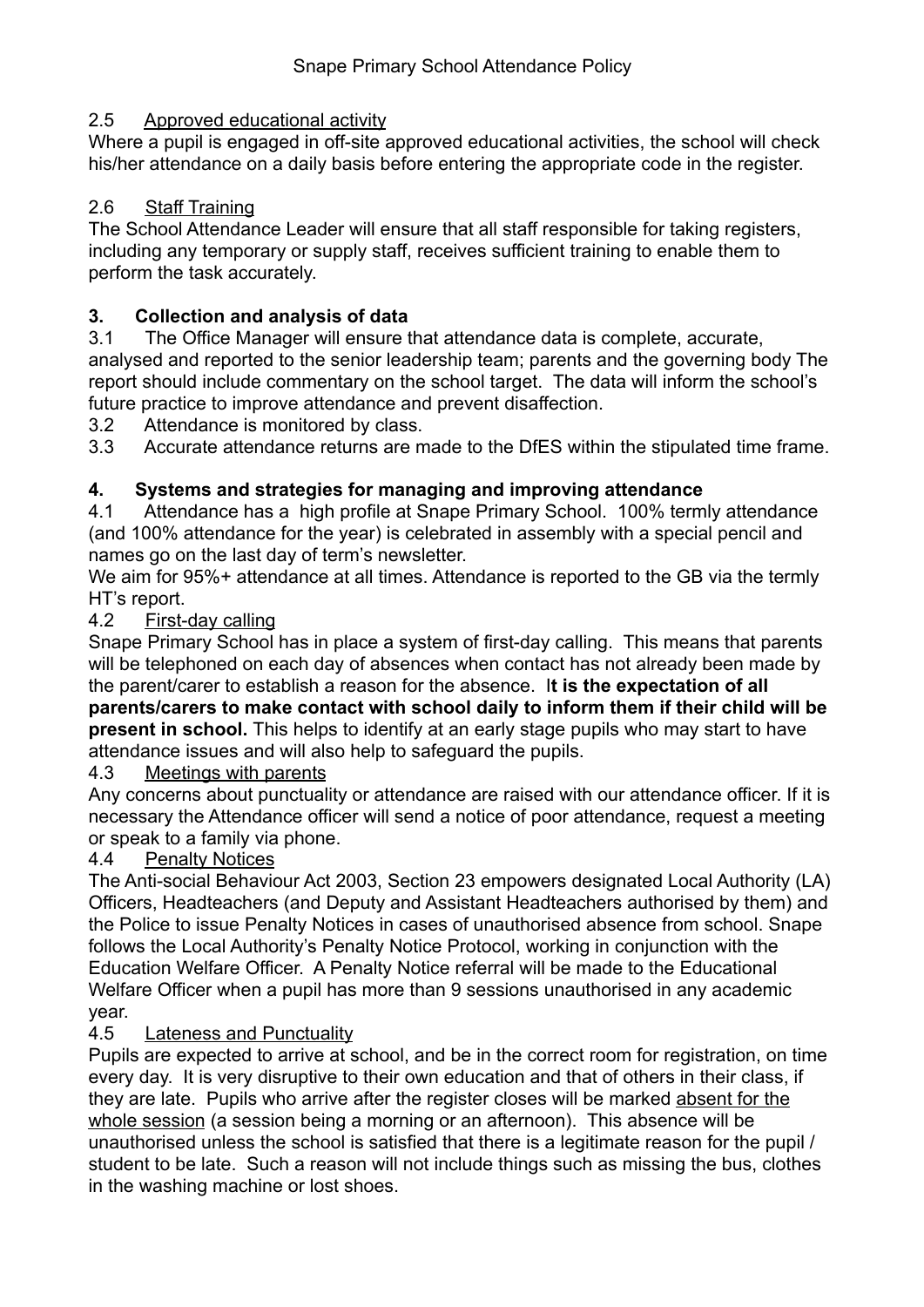A pupil who is persistently absent by reason of lateness will be dealt with in the same way as other students with an emerging pattern of absence. If the matter is not resolved quickly, it will be referred to the Education Attendance Service.

4.6 If pupils arrive late for school parents are asked to complete the late form and give the reason for lateness. The office manager will then transfer this information over to the SIMS system which is used to track school attendance.

4.7 For health and safety reasons it is important that the school knows who is in the building. **Children arriving late need to be taken to the school office at the front of the school to be signed in as the back is locked when the register is opened.**

4.8 For the same reason it is important that pupils leaving the premises legitimately (eg for a medical appointment, for which school may ask for supporting evidence), or returning to school later in the day are signed out/in.

# **5. Request for Leave of Absence**

5.1 Snape Primary School will respond to all requests for a leave of absence at the Heads discretion. Parents need to obtain a leave of absence form from the school office. 5.2 Snape Primary School will NOT authorise a leave of absence during periods of national tests, ie SATS.

# **6. Parents' / carers' responsibilities**

6.1 The prime responsibility for ensuring children receive an appropriate and full-time education rests with parents / carers (defined by the Education Act 1996 as those with parental responsibility and those who have the care of a child), who will be supported and encouraged by Snape Primary School.

6.2 Snape Primary School expects parents / carers will:

- ensure their children attend the school regularly;
- support their children's attendance by keeping requests for absence to a minimum;
- not expect the school to automatically agree any requests for absence, and not condone unjustified absence from school.
- 6.3 Parents will also be expected to:
	- notify Snape Primary School on every day of absence by telephoning the office.
	- ensure their children arrive at school on time, properly dressed and with the right equipment for the day;
	- work in partnership with the school, for example by attending parents' meetings and taking an interest in their children's work and activities;
	- contact the school without delay if they are concerned about any aspects of their children's school lives. Snape Primary School will endeavour to support parents to address their concerns.

# **7. Pupils' responsibilities**

- 7.1All pupils should be aware of the importance of regular school attendance.
- 7.2 A Guide for Pupils is attached.

# **8. Governors' responsibilities**

# Section 175 (2)

The governing body of a maintained school shall make arrangements for ensuring that their functions relating to the conduct of the school are exercised with a view to safeguarding and promoting the welfare of children who are pupils at the school.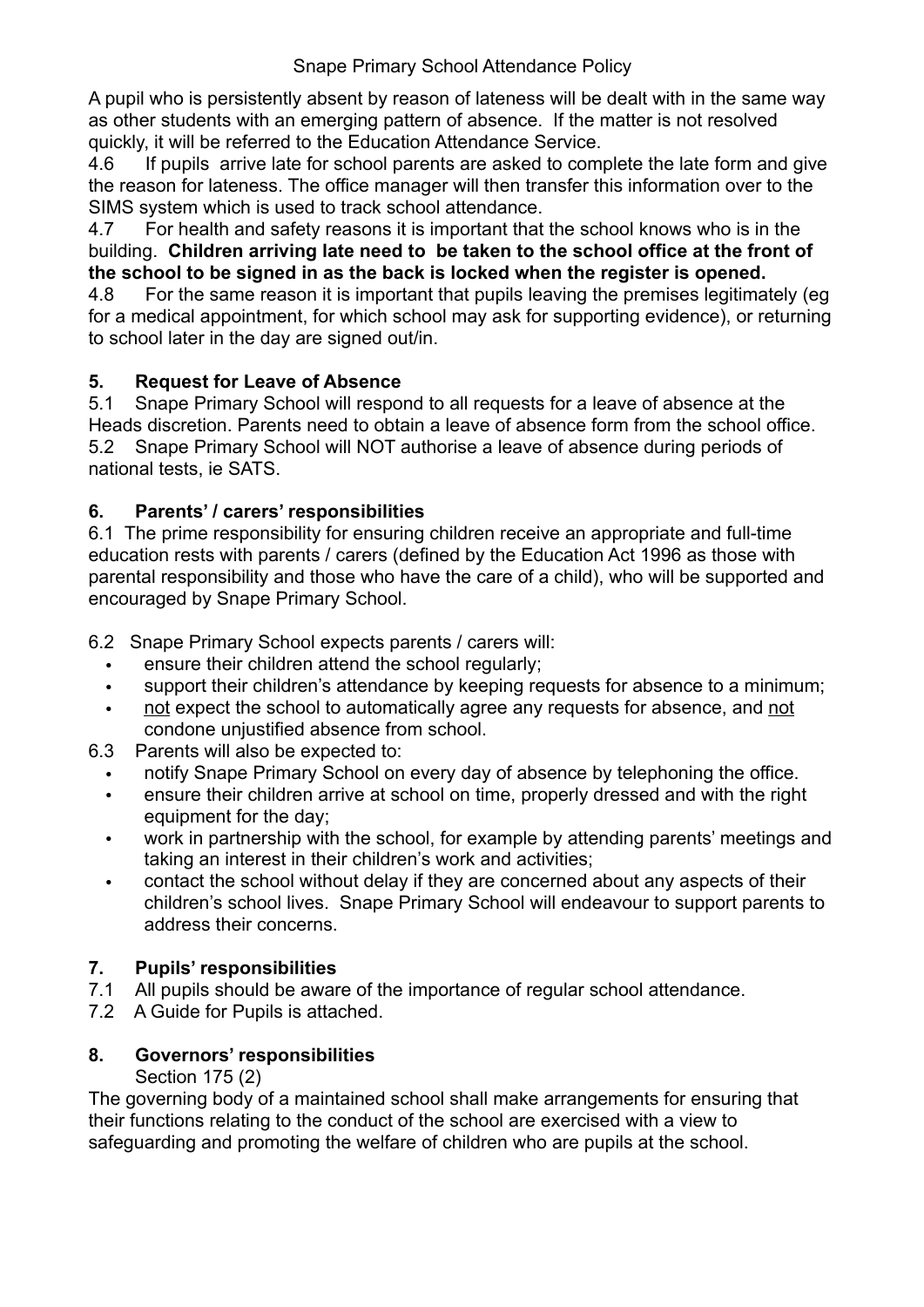#### **9. Conclusion**

9.1 Regular school attendance is a necessary contributor to your child's enjoyment and success at school:

#### **Be healthy–**

- attendance at school supports children's emotional and social health and development
- the school curriculum teaches children to be healthy

#### **Stay safe –**

- schools and the LA have a statutory duty to promote the safety and welfare of children
- the best way to safeguard children is to ensure they attend school regularly

#### **Enjoy and achieve –**

• good school attendance supports children in reaching their maximum potential and enjoying the fulfilment this brings

#### **Make a positive contribution –**

membership of a school community builds confidence, gives children a sense of belonging and teaches them to contribute to and be responsible for the well-being of others.

#### **Achieve economic well-being –**

• good school attendance supports engagement in further education, employment or training in the future, which in turn helps to support a prosperous and fulfilling lifestyle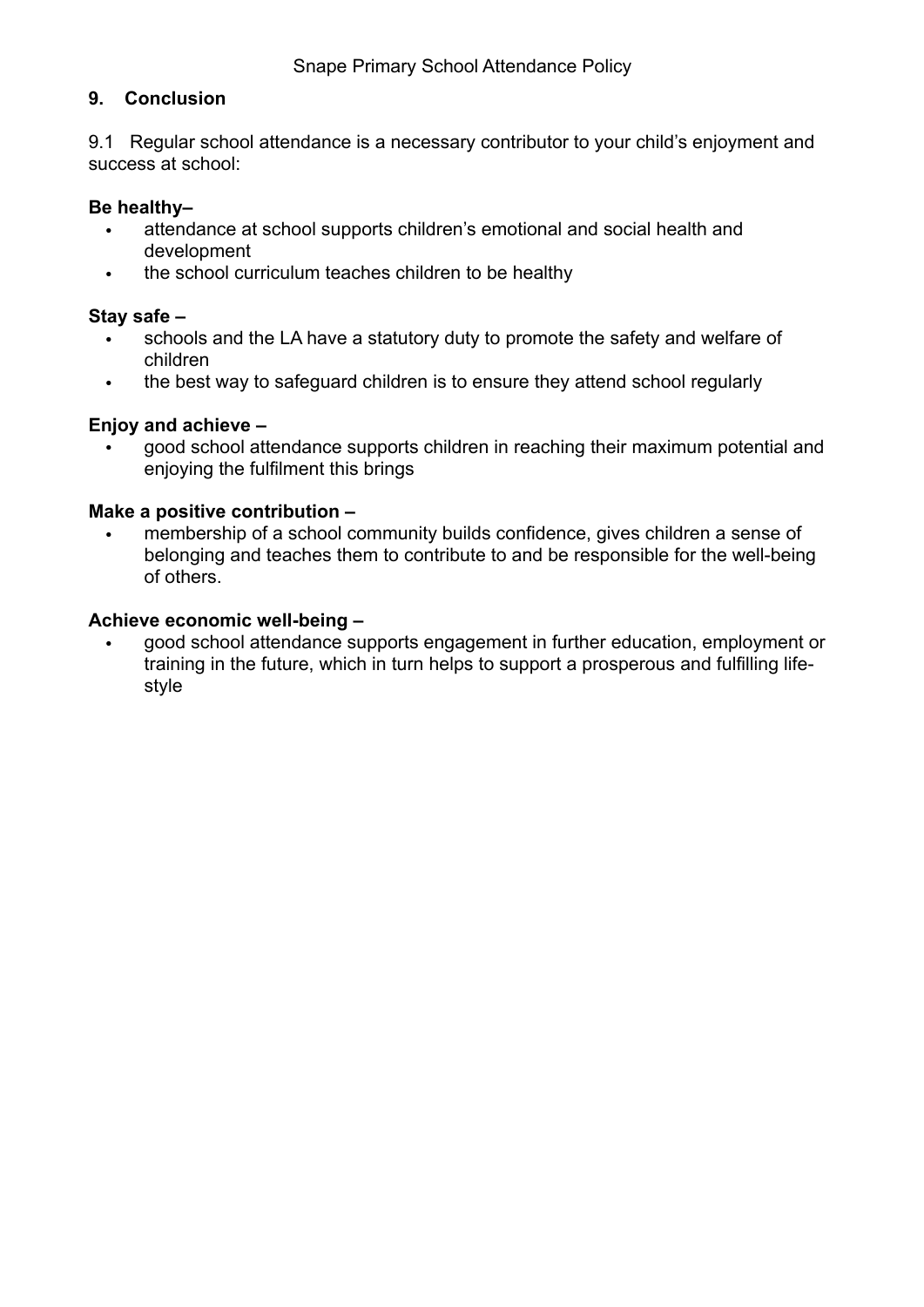

# **A GUIDE FOR PARENTS**

# **1. When does my child need to be in School?**

Your child should be at school in good time for registration. The morning register will be called promptly at **9.00 am** and the afternoon register at **1.05pm**

## **2. What happens if my child is late?**

Registration finishes at **9.10 am** in the morning and **1.15pm** in the afternoon. If your child arrives between **9.00am** and **9.10am** he/she will be marked **late**.

If your child arrives after **9.10am** he/she will be marked **unauthorised late.**

If your child arrives between **1.05pm and 1.15pm** he/she will be marked **late**.

If your child arrives after **1.15pm** he/she will be marked **unauthorised late**.

*(Pupils who arrive after registration should report to the school office. If a pupil is late on 5 or more occasions you will be asked to attend a meeting with the headteacher to discuss reasons / difficulties for lateness.)*

### **3. Does the School need letters explaining my child's absence or will a phone call do?**

*We would expect a parent to telephone the school on each day of absence. If you do not phone us, we will phone you. If we do not receive an explanation, if the explanation is unsatisfactory or if you child has a pattern of poor attendance, we will not authorise the absence, and this will be shown on your child's end of year report.*

*in such circumstances, for future absences the school may request a dr's note and proof of medical appointments.*

# **4. What reasons will the school accept for absences?**

- Illness (48 hours for a sickness bug. If your child has been sick for any other reason, they can return to school before then)
- Emergency dental / medical appointment (please make routine appointments after school or during the holidays) Supportive evidence may be asked to be seen
- The child is absent for a day of religious observance in the parents' religion.
- Family bereavement each case will be assessed individually

Except in the case of illness, you should ask for permission for your child to miss school by completing the leave of absence form well in advance, giving full details. In cases of recurring absences through illness you may be asked to produce a medical evidence.

# **5. What is unacceptable?**

The school will not authorise absences once a pupil attendance has dipped to 95% or less, unless there is supportive evidence, but also on the discretion of the headteacher. Parental illness or parental/sibling hospital appointments are not acceptable reasons for absence and will not be authorised

The school will not authorise absence for day trips, visiting relatives, shopping, birthdays or looking after brothers or sisters, etc.

It will also be deemed unacceptable if there is pattern/regular occurrence of absences on the same day ie Monday or Friday.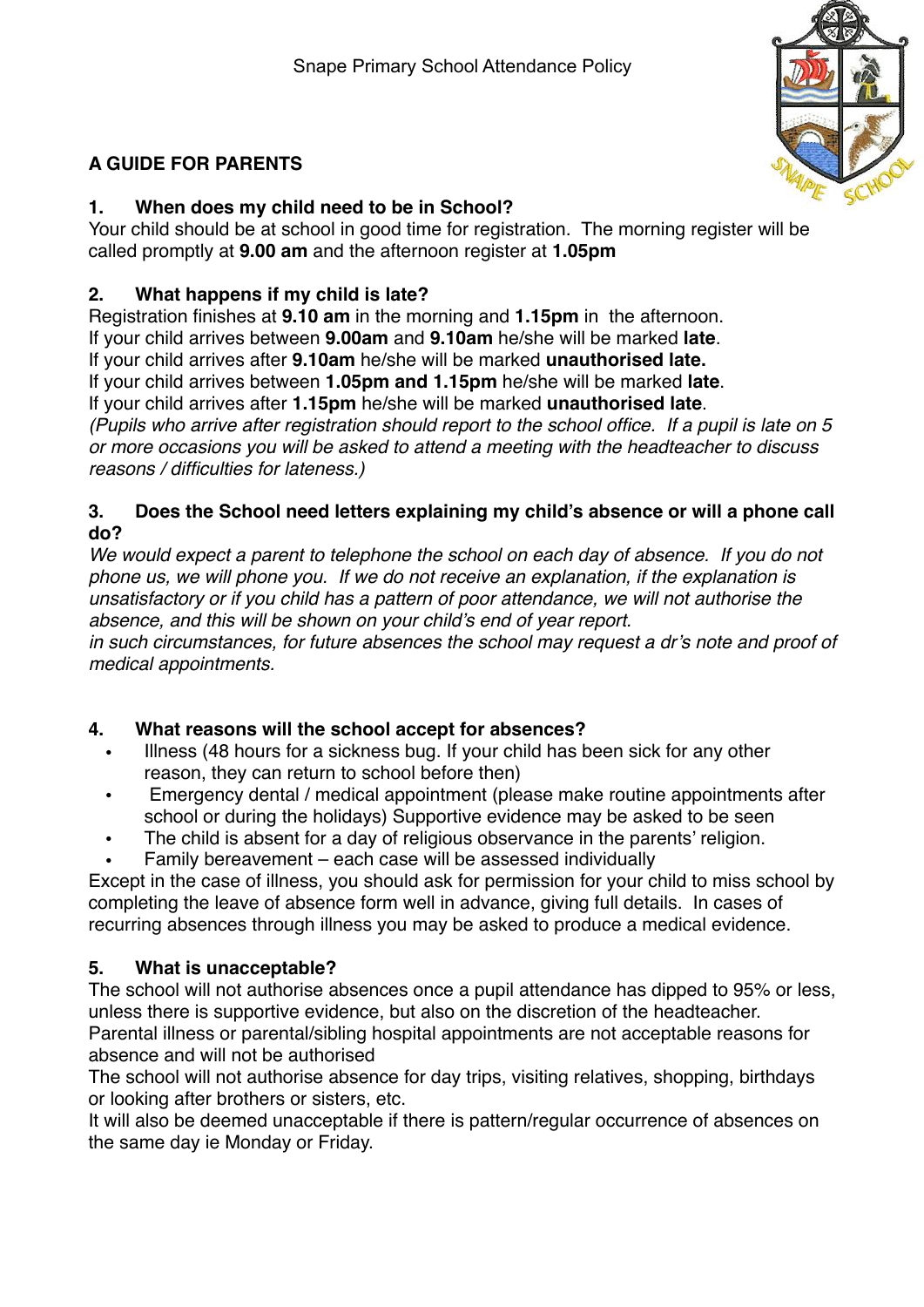

# **6. Will the School contact me if my child is absent?**

The school will contact you if your child is absent and you have not made contact with the school. The school also monitors attendance closely and will send out letters where there are concerns to see what can be put in place.

# **7. What can I do to encourage my child to attend School?**

Make sure your child gets enough sleep and gets up in plenty of time each morning. Ensure that he/she leaves home in the correct clothes and properly equipped. Show your child, by your interest, that you value his / her education. If you have any concerns please come into school and ask to speak with a member of staff.

# **8. My child is trying to avoid coming to School. What should I do?**

Contact your child's class teacher immediately and openly discuss your worries. Your child could be avoiding school for a number of reasons – difficulties with school work, bullying, friendship problems, family difficulties. It is important that we identify the reason for your child's reluctance to attend school and work together to tackle the problem. In some cases you may find it helpful to discuss the circumstances of your child's difficulties with an Education Welfare Officer. The school may also refer you to an Education Welfare Officer who works with staff and families if difficulties with attendance arise.